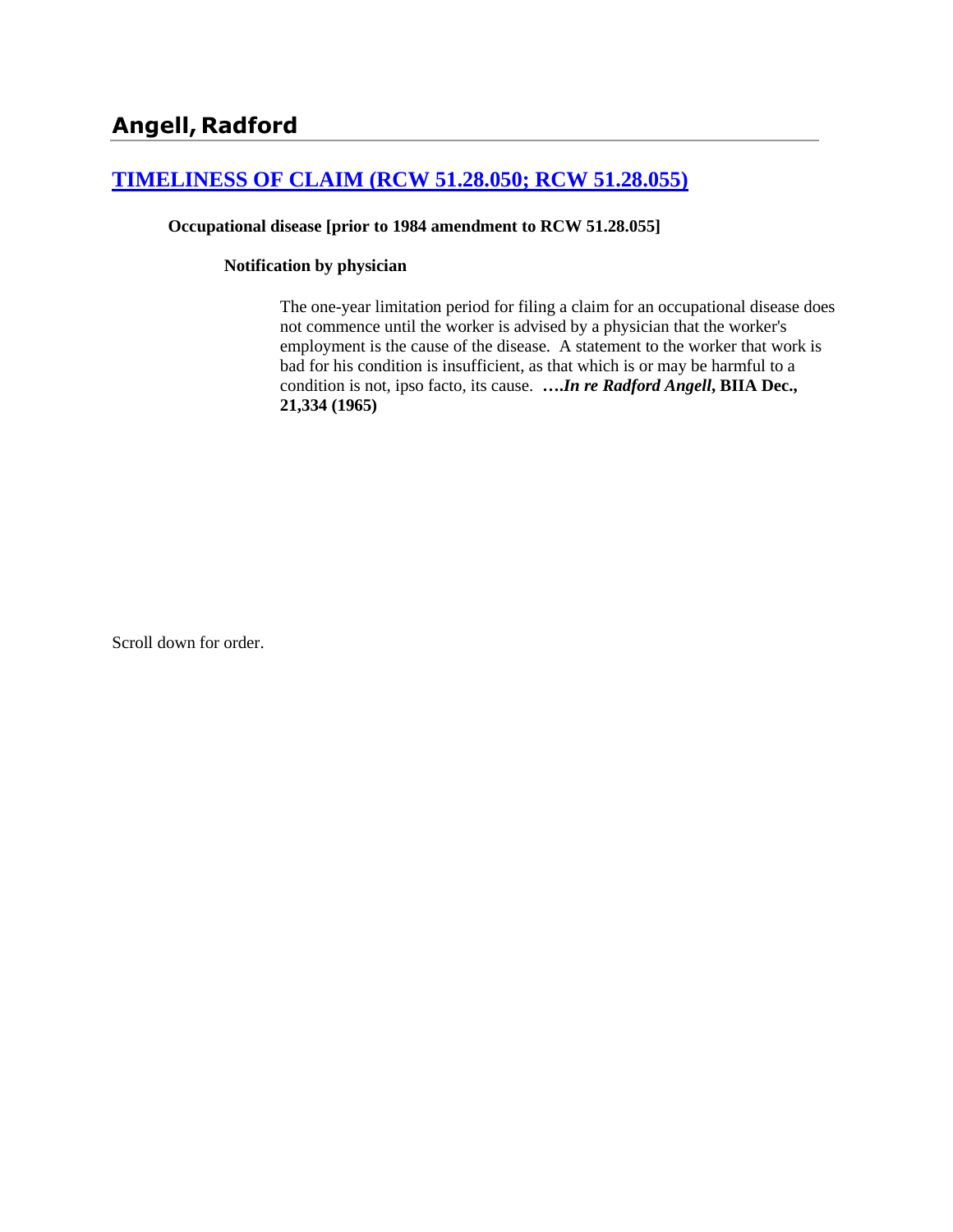### **BEFORE THE BOARD OF INDUSTRIAL INSURANCE APPEALS STATE OF WASHINGTON**

**)**

**IN RE: RADFORD M. ANGELL ) DOCKET NOS. 21,334 & 21,477**

**CLAIM NO. 7007325 ) DECISION AND ORDER**

APPEARANCES:

Claimant, Radford M. Angell, by Fredrickson, Maxey and Bell, per Leo H. Fredrickson

Employer, Atomic Energy Commission, by Chester G. Brinck, Chief Counsel, per Roy B. Erickson, Associate Counsel

Department of Labor and Industries, by The Attorney General, per James D. Sawyer, Assistant

Appeal (Docket No. 21,334 ) filed by the claimant on December 20, 1963, and cross-appeal (Docket No. 21,477) filed by the employer on January 17, 1964, from an order of the supervisor of industrial insurance dated December 5, 1963, rejecting this claim for the reason that it was not filed within one year of the date the claimant was first advised by a medical doctor that he had an occupational disease. **REVERSED AND REMANDED**, as to the appeal; **DISMISSED**, as to the cross-appeal.

## **DECISION**

The Board has reviewed the record in the light of a Proposed Decision and Order issued in this matter on December 18, 1964, and a statement of exceptions duly filed thereto by the claimant on January 7, 1965. As a result thereof, we conclude that the exceptions are well taken and that this matter should be remanded to the department of labor and industries for consideration of the claim on its merits.

The department's order from which the appeal and cross-appeal were prosecuted made no determination as to whether or not the claimant was in fact suffering from an occupational disease. The rejection order is based upon the administrative finding that the claimant was advised by his attending physician on March 27, 1962, that his condition was occupational, and since the accident report was not received by the department until August 7, 1963, the claim was not timely.

Thus, as correctly noted by the hearing examiner, the only issue invoking the Board's jurisdiction is whether or not the claim was timely filed with the department. The employer's cross-

1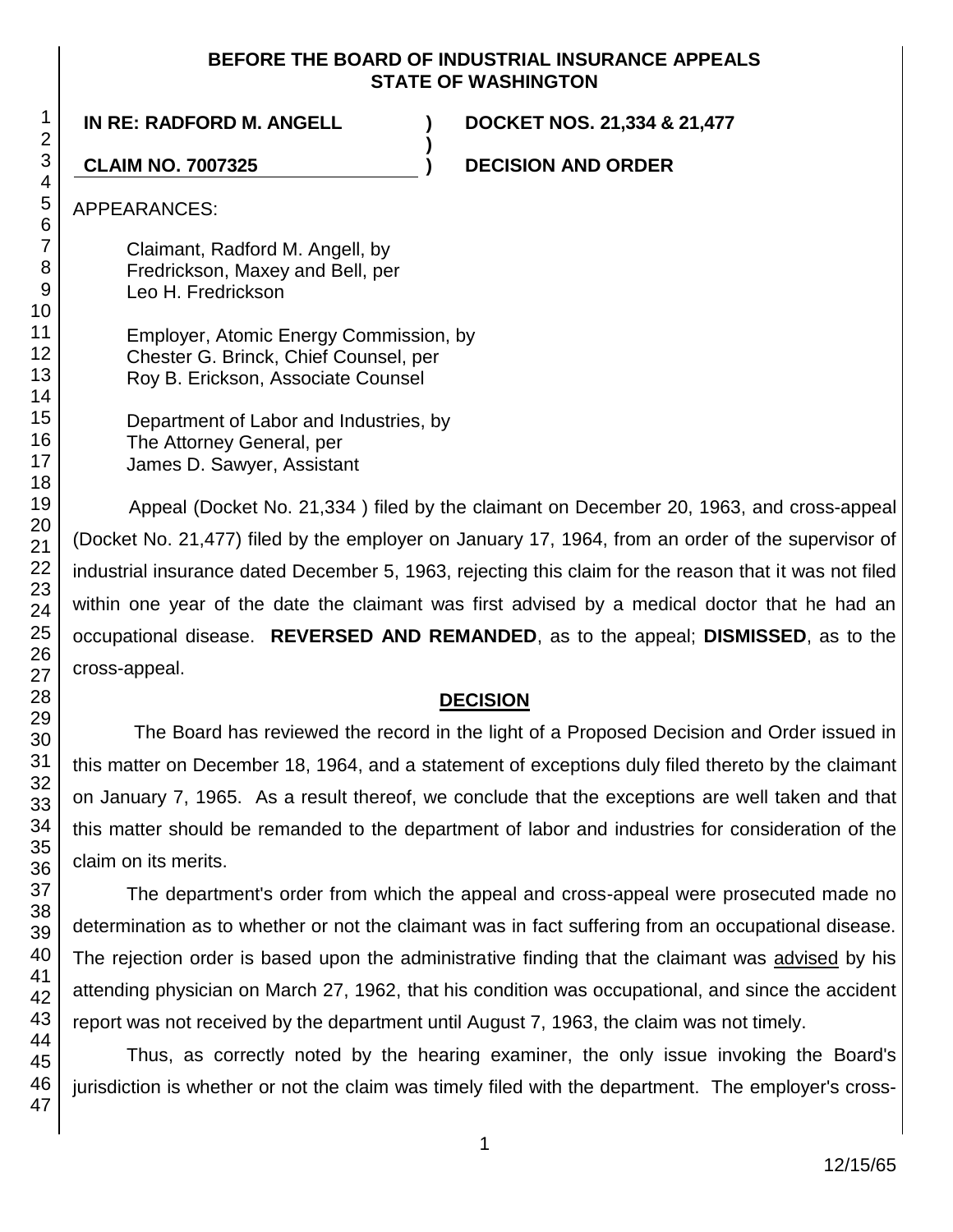appeal as to the claim on its merits is decidedly premature and its counsel conceded at the first hearing that the only issue to be determined at this time was the timeliness of the appeal. Although more a matter of procedure than substance, the employer's cross-appeal should have been formally dismissed in the Proposed Decision and Order. This oversight will be corrected herein.

Under the evidence, the department's determination that the claimant was advised by his attending physician on March 27, 1962, that his condition was occupational is patently erroneous. The department offered no evidence to support its determination and the claimant testified that his attending doctor did not so advise him until August 13, 1962. This was corroborated by the testimony of the attending physician, Dr. Hubbard. The claimant further testified that the occasion of August 13, 1962, marked the first time that he had ever been informed by a doctor that he had a disease which resulted from his occupation.

The hearing examiner found, on the basis of the claimant's testimony, that he knew by December, 1961, as a result of advice by a medical doctor, that he had a disabling lung condition arising out of his work with asbestos in his employment at Hanford, Washington.

The claimant's testimony in this respect was to the effect that he was given periodic physical examinations by his employer at Hanford every two or three years. He stated that "they always passed me," but on his last examination, which took place in 1960 or 1961, the doctors advised him to change his trade as working with asbestos was bad for his health - more specifically, for his lungs. It is clear that the claimant was himself aware that he was having pulmonary difficulties as of that time, but there is no evidence that the doctors attempted to isolate or identify the particular disease process that was responsible for such difficulties. The claimant continued to work until December, 1961, when he decided he had better quit his work at Hanford if, as he put it, "I wanted to live any longer." He expressly denied that the doctors at Hanford had ever told him that his breathing difficulties or lung condition had resulted from his work with asbestos.

Manifestly, that which is or may be harmful to a pathological condition or disease is not, ipso facto, its cause. Thus, to say to a workman that his work is bad for his condition is not to say that the condition itself arose out of such work. The claimant's direct denial that the employer's doctors at Hanford ever advised him with respect to the etiology of his condition stands un-refuted in the record. Under the law, the one-year-limitation period does not commence to run against a workman until such time as a medical doctor advises him that his work or occupation is the cause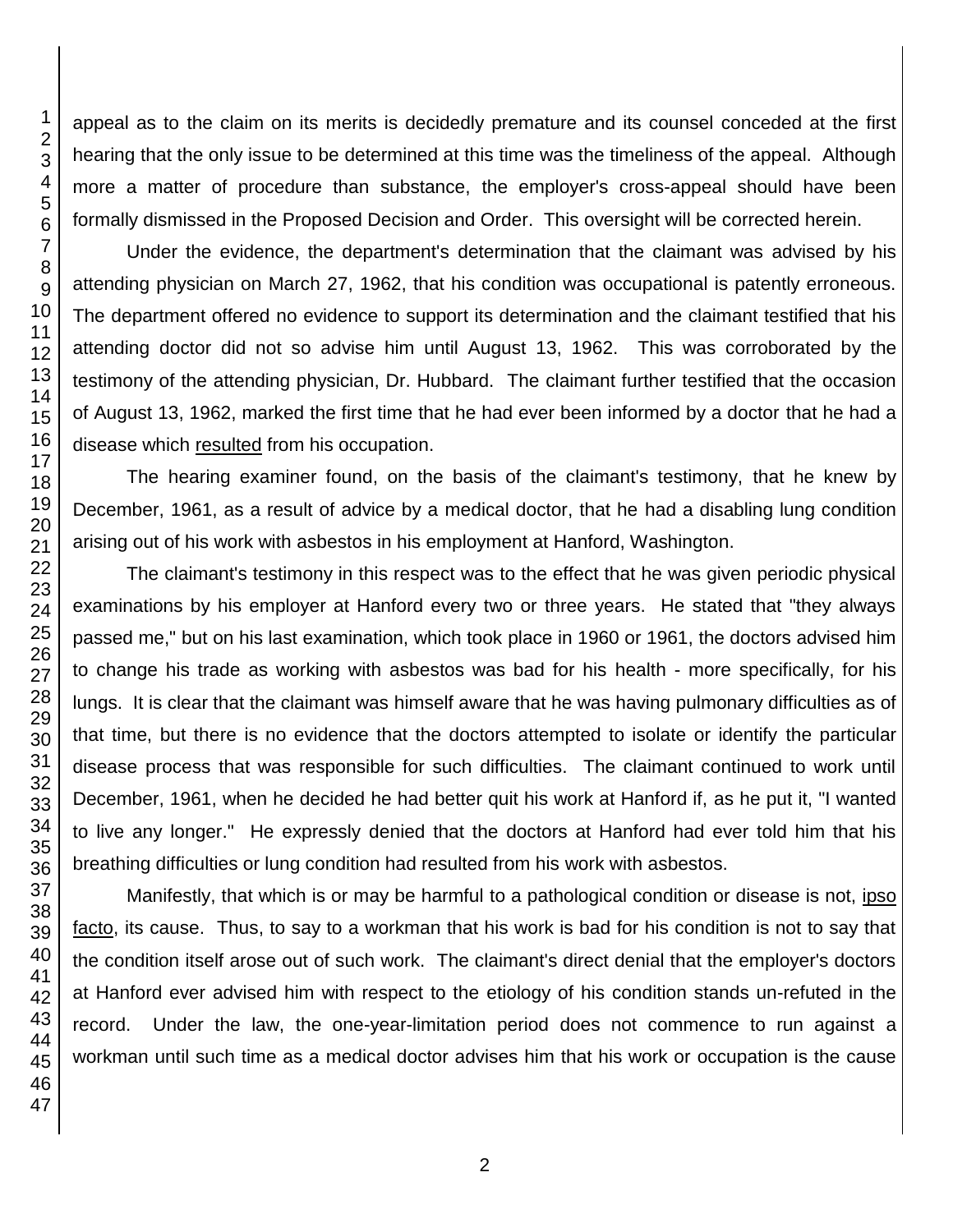of his disabling disease. Williams v. Department of Labor & Industries, 45 Wn. 2d 574; Nygaard v. Department of Labor & Industries, 51 Wn. 2d 659.

Under the record, the statute did not commence to run against the claimant until August 13,

1962. His claim, filed with the department on August 7, 1963, was within the statutory period.

## **FINDINGS OF FACT**

Based upon the record, the Board makes the following findings:

- 1. On August 7, 1963, the claimant filed an accident report with the department of labor and industries. The report was signed by the claimant on August 13, 1962. On August 21, 1963, the department issued an order rejecting the claim for the reason that no claim was filed within one year from the date the claimant was informed that he had an occupational disease. The claimant appealed and on October 8, 1963, the department issued an order making its order of August 21, 1963, interlocutory, pending further investigation. On October 11, 1963, the Board issued an order denying the appeal on the ground that the order appealed from was not a final order. On December 5, 1963, the department issued an order adhering to its order of August 21, 1963, on the ground that the claimant was advised by his attending physician on March 27, 1962, that his condition was occupational, and, accordingly, the claim, filed on August 7, 1963, was not timely. On December 20, 1963, the claimant filed a notice of appeal, and on January 10, 1964, the Board issued an order granting the appeal. On January 17, 1964, the employer filed a cross-appeal from the department's order of December 5, 1963, attempting to raise an issue on the merits of the claim and contending that the department should also have denied the claim on the ground that the claimant was not suffering from an occupational disease due to his employment with this employer. On January 24, 1964, the Board issued an order granting the cross-appeal and on December 18, 1964, a Proposed Decision and Order was issued by a hearing examiner for the Board. Exceptions thereto were duly filed by the claimant on January 7, 1965.
- 2. August 13, 1962, marks the first occasion that the claimant was advised by a medical doctor that his disabling lung condition was caused by his work with asbestos.

# **CONCLUSIONS OF LAW**

Based upon the foregoing findings, the Board makes the following conclusions:

- 1. The Board has jurisdiction of the parties and the subject matter of the claimant's appeal (Docket No. 21,334).
- 2. The Board does not have jurisdiction over the employer's cross-appeal (Docket No. 21,477).

1